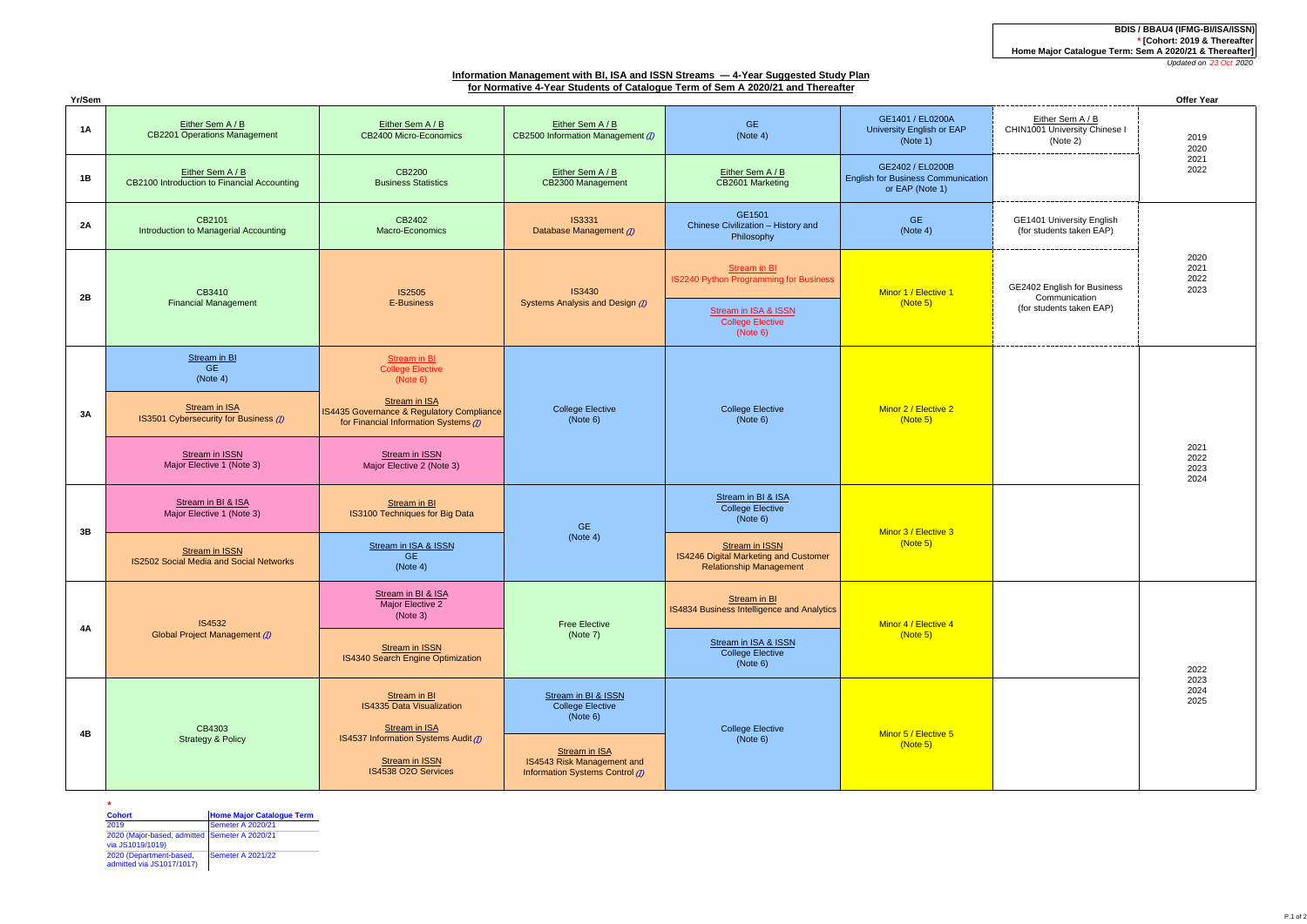Minimum Credits Required (Credit Units)\*

GE: 4 GE courses (12 CU) + 3 College Electives (9 CU) GE English - 2 courses (6 CU) GE1501 - 1 course (3 CU) College: 11 College Core (33 CU) + 3 College Electives (9 CU)# Major: 8 IFMG Major Core (24 CU) + 2 IFMG Major Electives (6 CU) Free Elective - 1 course (3 CU) Electives/Minor - 5 courses (15 CU)

*# For students declaring double major, 3 CU of College Elective (Areas 1~4) and 6 CU of College Elective (Area 5) will be exempted.*

**Max. Allowable: 48 courses (144 CU)**

Streams **Area 3: Science and Technology Area 3: Science and Technology BI - Business Intelligence** ISA - Information Systems Auditing ISSN - Internet Services and Social Networks

#### (I): *ISACA Model Curriculum related courses*



1. **English Language Requirements**

 Students admitted with Level 3 or below in HKDSE English OR Grade E or below in HKALE AS in Use of English are required to complete two 3-credit EAP courses, EL0200A English for Academic Purposes 1 and EL0200B English for Academic Purposes 2, prior to taking the 2 GE English courses (GE1401 University English and GE2402 English for Business Communication). EL0200A & EL0200B will not be counted towards the minimum credit units required for graduation and will not be included in the calculation of CGPA. However, they will be counted towards the maximum credit units permitted.  *Note: Students who demonstrate that they have achieved a grade B or above in their overall course results for EL0200A will achieve 3 credits and also be considered to have satisfied the pre-requisite for entry to the GE English courses without needing to take EL0200B.*

### 2. **Chinese Language Requirements**

 (a) First-year intake students with Level 3 or below in HKDSE Chinese OR Grade E or below in HKALE AS in Chin. Lang. & Culture are required to take CHIN1001 University Chinese I. This course will not be counted towards the minimum credit units required for graduation and will not be included in the calculation of CGPA. However, it will be counted towards the maximum credit units permitted. (b) First-year intake students with Level 4 or above in HKDSE Chinese OR Grade D or above in HKALE AS in Chin. Lang. & Culture are NOT required to take CHIN1001.

(c) First-year intake students other than (a) and (b), including mainland and non-local students are NOT required to take CHIN1001.

3. Students will select 2 courses out of the major electives pool, from among the Stream Core courses of other IFMG Streams, or from among other IS courses as approved by the IFMG Major Leader.

### 4. **Gateway Education Course Distributional Requirements**

- *\* CU = Credit Units* Area 1: Arts and Humanities Take **at least one course (3 CU)** from each of the areas below:
	- Area 2: Study of Societies, Social and Business Organizations
	-
	- 5. Students who do not choose a minor are required to take Elective courses.
	-

6. Students are required to take 6 courses (18 CU) from the College elective list: 3 college elective courses (9 CU) are to fulfill the GE requirements in form of College-specified courses (9 CU must be chosen from Areas 1 ~ 4 below): and 3 college electives course (9 CU) are to fulfill the College requirement (3 CU) must be chosen from Areas 1 ~ 4 below: 6 CU must be chosen from Areas 1 ~ 4 below: 6 CU must be chosen from Areas 1 ~

- Area 1: Mathematics and Modeling
- Area 2: Programming and Technology
- Area 3: Law and CommunicationsArea 4: Business (I)
- Area 5: Business (II)

7. **Free Elective Requirements** The remaining credits are to fulfill the credit requirement for graduation, if so required.

| Major Electives (Credit Units)                    | + Subject to fulfilling pre-requisite requirements                     |
|---------------------------------------------------|------------------------------------------------------------------------|
| S2239 Data Structure and Algorithms (3)           | IS4835 Information Management for Financial Services (3)               |
| IS3101+ Cryptocurrency and Blockchain (3)         | IS4837 Delivery Systems for Financial Services (3) (7)                 |
| S3230 Java Programming for Business (3) (7)       | IS4861+ Machine Learning for Business (3)                              |
| S4030 Website Design for e-Commerce (3)           | IS4937+ / IS4938+ Information Management Consulting Project I / II (3) |
| IS4032 Mobile Apps (3)                            | IS4940 Global Technology Entrepreneurship and Innovation (3)           |
| S4238 / IS4239 Internship I / II (3)              | CB3800+ Business Practice Internship (3)                               |
| S4636 Business Process and Service Management (3) | XXXXXX Any one Core course from other BBA Majors (3)                   |

IS Department reserves the right to make adjustments to the course offering pattern whenever appropriate Programme structure, course codes and course titles are subject to continuous review and changes without prior notice.